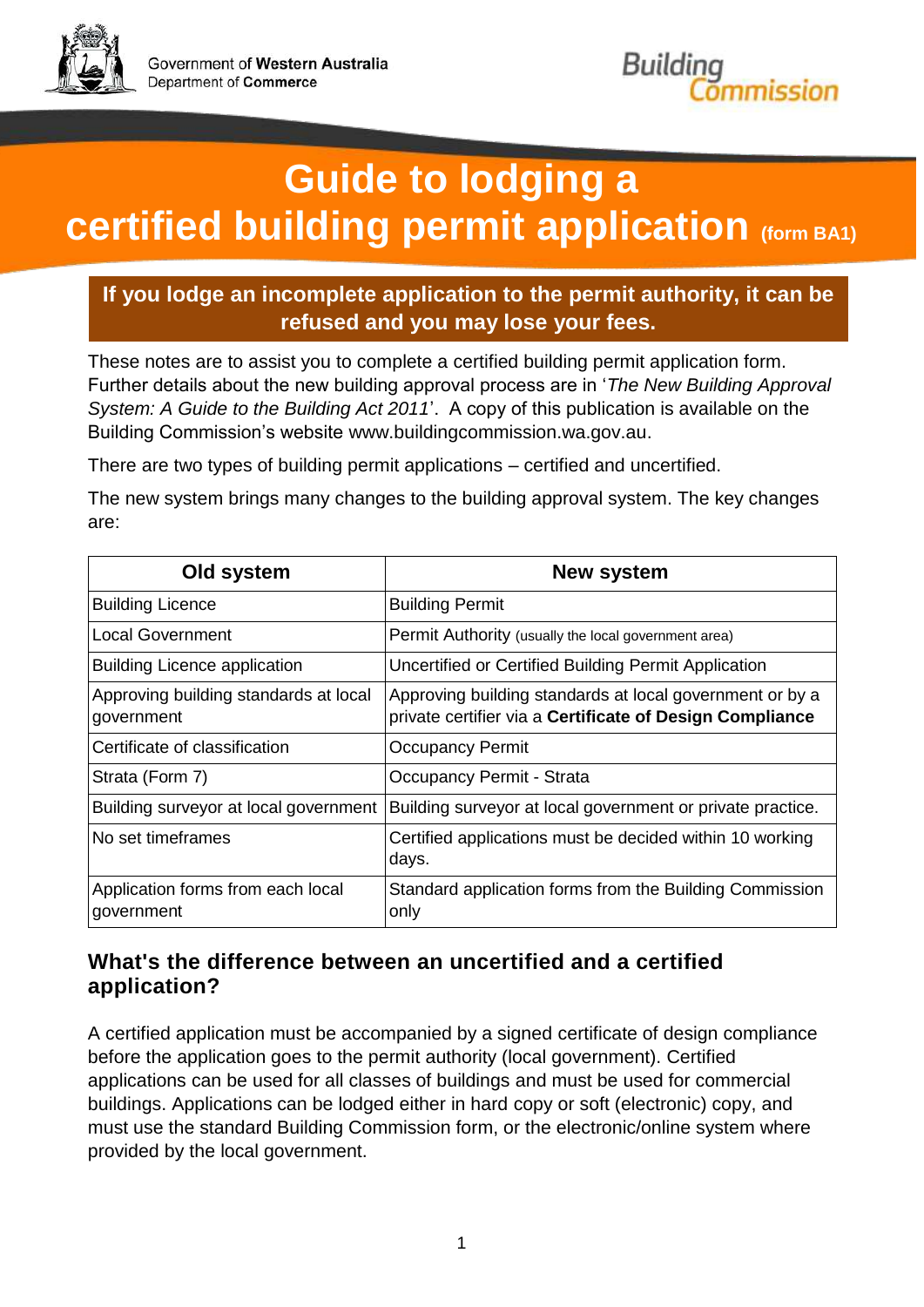#### **The process for certified building permit applications**

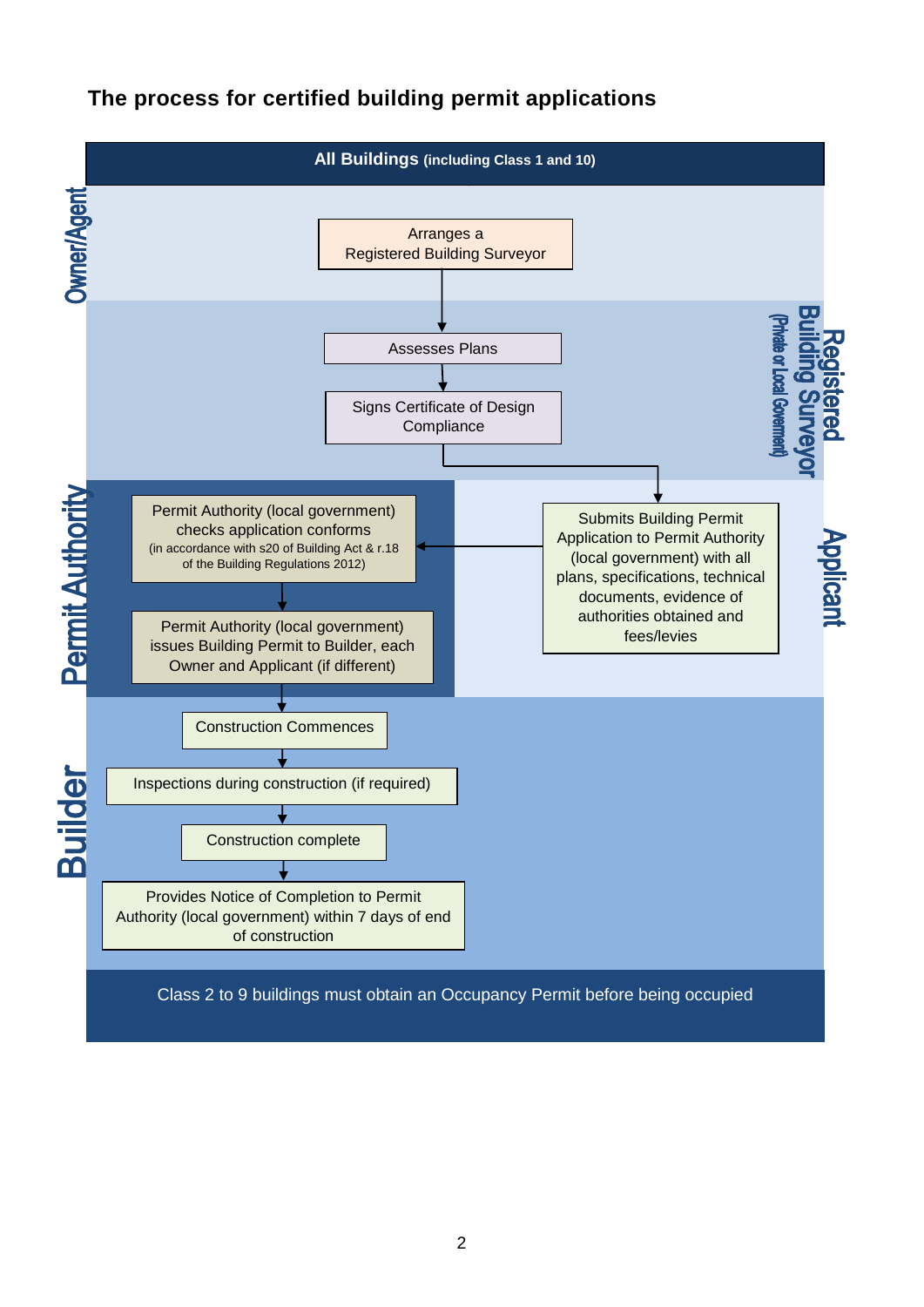### **Filling out the application form**

This section assists you in filling out the application form.

The standard Building Commission application forms will be the only forms local governments can use, unless they have an online or electronic system, where the system mirrors the fields on the application forms.

To successfully fill out a certified application form you will need to know, or have:

| <b>Description</b>                                                 | <b>Explanation</b>                                                                                                                                                                                                                                                                                                                                                                          |
|--------------------------------------------------------------------|---------------------------------------------------------------------------------------------------------------------------------------------------------------------------------------------------------------------------------------------------------------------------------------------------------------------------------------------------------------------------------------------|
| Name of Permit Authority                                           | The Permit Authority will, in most case, be the local government<br>where the building is built.                                                                                                                                                                                                                                                                                            |
| 1. Property this application relates to                            |                                                                                                                                                                                                                                                                                                                                                                                             |
| Property street address                                            | This is where you put the property address details of the building<br>being built.                                                                                                                                                                                                                                                                                                          |
| Local government area (if different from<br>permit authority area) | Sometimes a permit authority can be different from the local<br>government area.                                                                                                                                                                                                                                                                                                            |
| Is the lot vacant?                                                 | Generally for many projects, the lot is vacant, but there may be a<br>building still on site that needs demolishing.                                                                                                                                                                                                                                                                        |
| 2. Details of building work                                        |                                                                                                                                                                                                                                                                                                                                                                                             |
| Project name (if any)                                              | This is mainly for large commercial projects. If the building has no<br>Project name then leave this field blank.                                                                                                                                                                                                                                                                           |
| Description of the building(s) and building<br>work                | A short description of what is to be built. Can be as simple as<br>'house' or 'shed'. For commercial buildings it will be more complex,<br>for example, 'a mixed use development with office space and<br>retail/restaurant at ground level'                                                                                                                                                |
| <b>BCA Class</b>                                                   | This will be outlined on the Certificate of Design Compliance, as it<br>will be the building surveyor who is best placed to classify the<br>building.                                                                                                                                                                                                                                       |
| Nature of building work                                            | Tick the relevant box. The Relocation to/from this property boxes<br>are for transportable buildings.                                                                                                                                                                                                                                                                                       |
| Type of structure                                                  | Tick relevant box. A building is attached if it shares a significant<br>wall with another building.                                                                                                                                                                                                                                                                                         |
| Number of residential dwellings to be<br>created                   | The number of individual homes to be built. A single detached<br>home would be '1', a unit development of 4 units would be '4'.<br>Mainly needed for residential buildings, or commercial buildings<br>with a residential component.                                                                                                                                                        |
| Number of storeys of the (highest)<br>building                     | Only the number of storeys (including basement/car park) of the<br>highest building should be included.                                                                                                                                                                                                                                                                                     |
| Estimated value of building work (inc.<br>GST)                     | This is generally the contract price (which should include all the<br>relevant components of the building work), including GST. If there<br>is no contract the value is the total cost of all the component parts<br>of the building work (inc. GST). If the application is for variations<br>during construction, then refer to the Building Regulations 2012,<br>schedule 1, clause 2(2). |
| Floor area to be created                                           | This is the total floor area of all storeys in meters squared, including<br>any basement/car park, bound by external walls.                                                                                                                                                                                                                                                                 |
| Site/lot area                                                      | Size of land parcel, defined by property boundaries or on the<br>Certificate of Title                                                                                                                                                                                                                                                                                                       |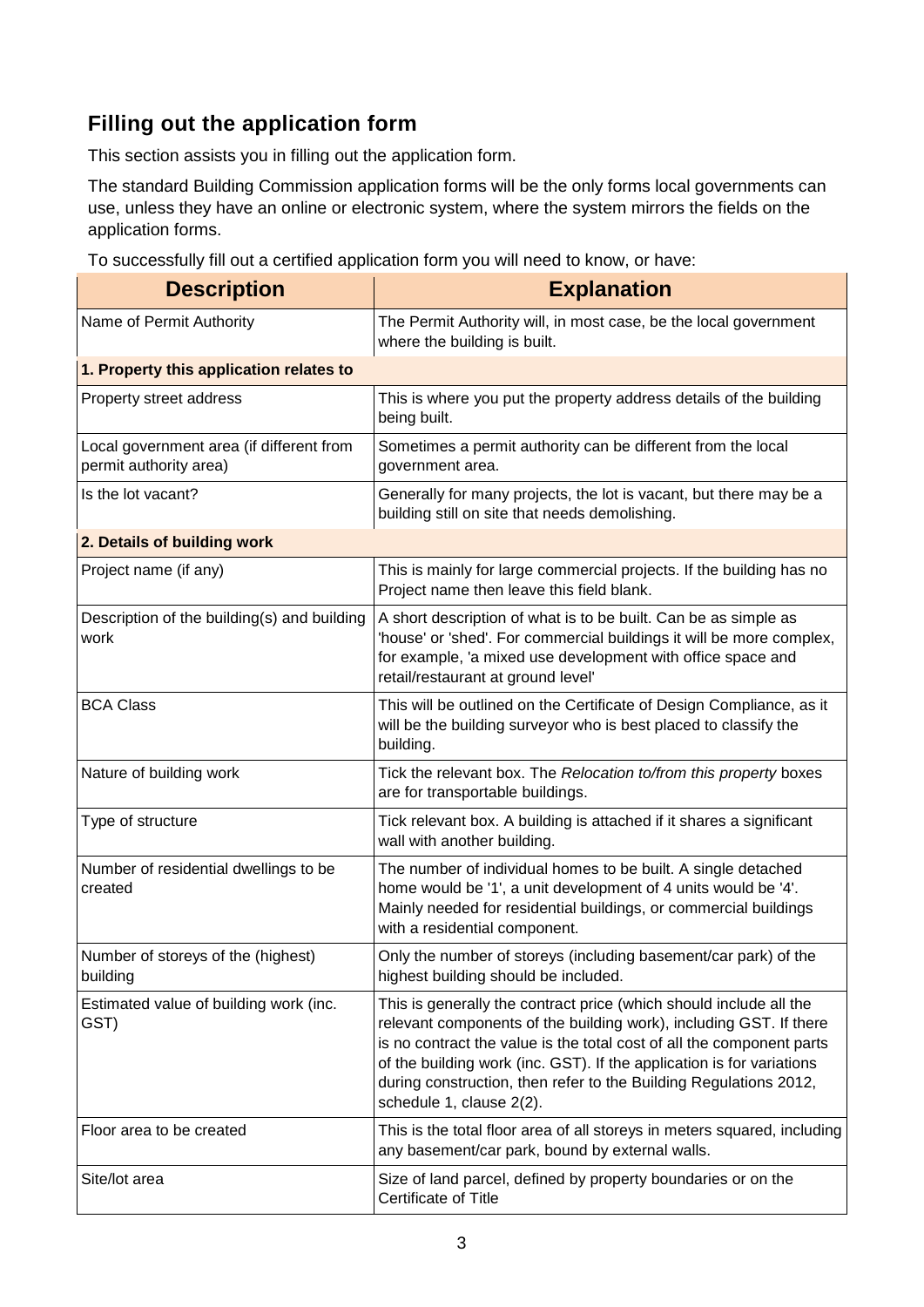| What are the main materials used in the<br>building work?                                                                                                                                                                                                       | Please tick the relevant box/s.                                                                                                                                                                                                                                                                                     |  |
|-----------------------------------------------------------------------------------------------------------------------------------------------------------------------------------------------------------------------------------------------------------------|---------------------------------------------------------------------------------------------------------------------------------------------------------------------------------------------------------------------------------------------------------------------------------------------------------------------|--|
| Will the building work be government<br>owned                                                                                                                                                                                                                   | Tick yes if a government organisation will own the building upon<br>completion of the building work.                                                                                                                                                                                                                |  |
| Stage of work                                                                                                                                                                                                                                                   | Tick yes if a permit application was, or will be, required for other<br>stages of the project.                                                                                                                                                                                                                      |  |
| 3. Owners details                                                                                                                                                                                                                                               |                                                                                                                                                                                                                                                                                                                     |  |
| Owners details                                                                                                                                                                                                                                                  | An owner in relation to freehold land is defined as someone who is<br>the registered proprietor of the land, or the State, or a person who<br>has either:<br>a leasehold interest, that allows them to undertake building<br>work,                                                                                  |  |
|                                                                                                                                                                                                                                                                 | An interest as purchaser under a contract,<br>٠<br>A freehold interest in the land,<br>$\bullet$                                                                                                                                                                                                                    |  |
|                                                                                                                                                                                                                                                                 | EACH owner of the land must sign the application form. This is to<br>ensure that all owners know what is happening to their land.<br>Owners can authorise someone else to sign on their behalf. The<br>person who is authorised to sign on behalf of the owner must<br>provide evidence of the legal authorisation. |  |
| 4. Building contractor details                                                                                                                                                                                                                                  |                                                                                                                                                                                                                                                                                                                     |  |
| <b>Building contractor details</b>                                                                                                                                                                                                                              | The person responsible for the building work must sign here, for<br>example, the builder. If the builder is a corporation then an officer<br>or agent can sign. Owner-builders must attach their approval from<br>the Building Services Board.                                                                      |  |
| 5. Applicant details                                                                                                                                                                                                                                            |                                                                                                                                                                                                                                                                                                                     |  |
| Applicant details                                                                                                                                                                                                                                               | The applicant can be anyone, most likely the builder or owner. If<br>they are the owner or builder, they don't need to fill in their details<br>again.                                                                                                                                                              |  |
| <b>Statement</b>                                                                                                                                                                                                                                                |                                                                                                                                                                                                                                                                                                                     |  |
| 1. All prescribed information is provided<br>2. In accordance with s.20 of the Building $ 2$ .<br>Act 2011, and regulation 18 of the<br><b>Building Regulations 2012;</b>                                                                                       | 1. This is everything in this checklist relevant to the application.<br>All authorities and notifications are listed in the checklist below<br>and need to be obtained, and evidence of this provided, before<br>the building permit application is lodged.                                                         |  |
| All prescribed authorities have<br>$\circ$<br>been obtained, and have been or<br>are being complied with; and<br>All prescribed notifications have<br>$\circ$<br>been given.                                                                                    |                                                                                                                                                                                                                                                                                                                     |  |
| 3. (Class $2 - 9$ buildings only) In<br>accordance with s.20 of the Building Act<br>2011, and regulation 18 of the Building<br>Regulations 2012; the plans and<br>specifications specified in the certificate<br>of design compliance as been given to<br>FESA. | 3. Evidence must be provided. Further information in checklist                                                                                                                                                                                                                                                      |  |
| 4. If the proposed building work will<br>encroach on other land, all consents or<br>court orders have been obtained                                                                                                                                             | 4. Evidence must be provided. Tick relevant box. Further<br>information in checklist                                                                                                                                                                                                                                |  |
| 5. If the proposed building work will<br>adversely affect other land, all consents<br>or court orders have been obtained.                                                                                                                                       | 5. Evidence must be provided. Tick relevant box. Further<br>information in checklist                                                                                                                                                                                                                                |  |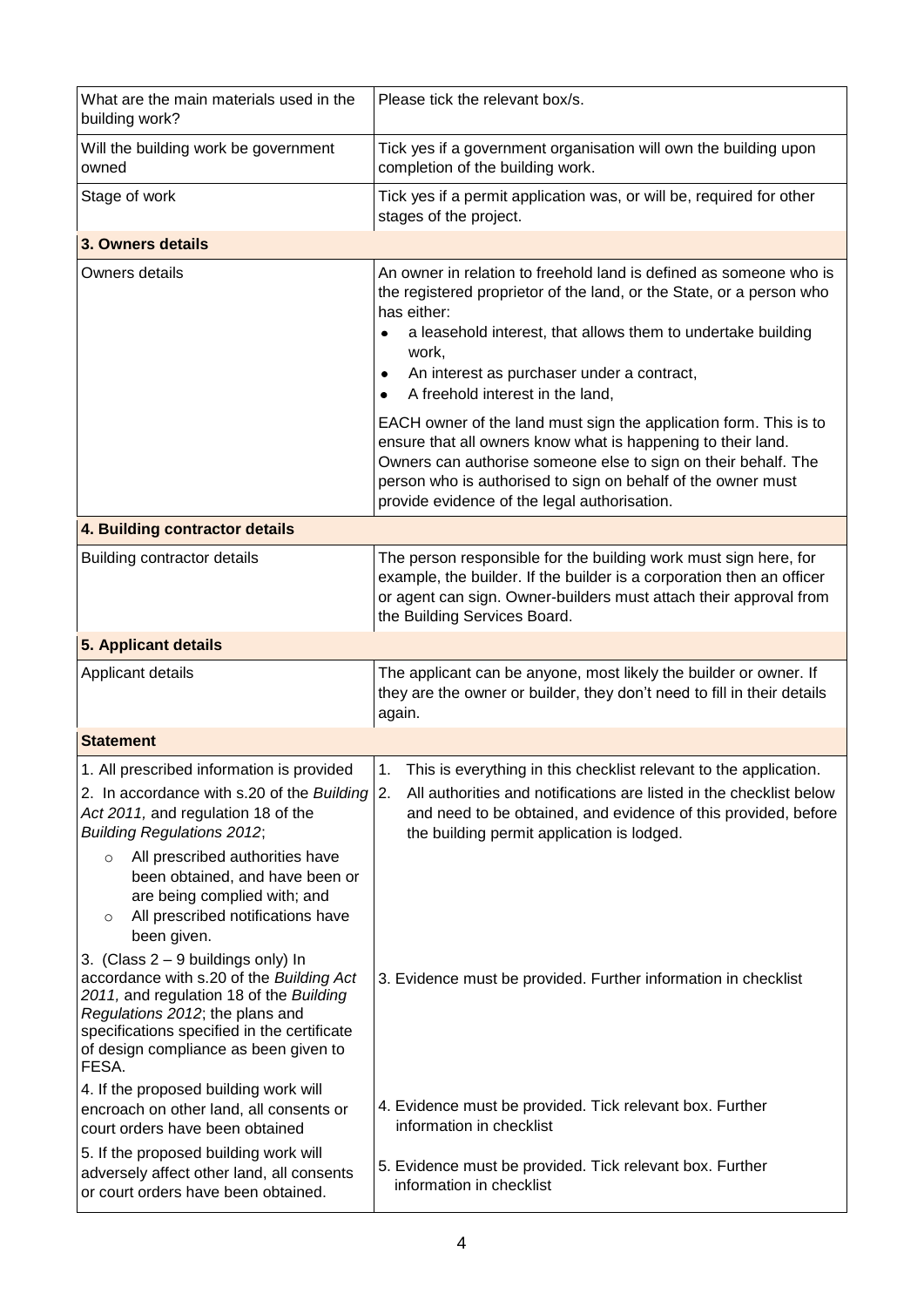## **Checklist**

The following needs to accompany a certified building permit application.

| <b>Tick</b> | <b>Item</b>                                                                                                             | <b>Explanation</b>                                                                                                                                                                                                                               |
|-------------|-------------------------------------------------------------------------------------------------------------------------|--------------------------------------------------------------------------------------------------------------------------------------------------------------------------------------------------------------------------------------------------|
|             | Certificate of Design Compliance                                                                                        | A standard form must be used, available from the<br>Building Commission website. It must be signed by<br>a registered building surveyor and issued by a<br>registered building surveying contractor.                                             |
|             | Copy of each technical certificate used by the<br>building surveyor in the Certificate of Design<br>Compliance (if any) | If the building surveyor has relied on technical<br>certificates to ensure compliance to the building<br>code, they must be attached to the application.<br>There are no mandatory technical documents<br>under the Building Act 2011.           |
|             | Submission of plans to FESA                                                                                             | If the application relates to building work for a<br>Class 2 to Class 9 building, the applicant has to<br>deposit with FESA the plans and specifications<br>specified in the certificate of design compliance<br>accompanying the application.   |
|             | All prescribed authorities have been obtained                                                                           | This is the full list that appears in regulations. Only<br>those approvals relevant to the application need to<br>be obtained.                                                                                                                   |
|             |                                                                                                                         | If the building work is defined as 'development'<br>under s.4 of the Planning and Development Act<br>2005 each relevant approval under the Act;                                                                                                  |
|             |                                                                                                                         | If the building work involves construction,<br>alteration or extension of an aquatic facility<br>(under regulation 4 of the Health (Aquatic<br>Facilities) Regulations 2007), an approval given<br>under Part 2 Division 1 of those regulations; |
|             |                                                                                                                         | If the building work involves the construction or<br>installation of any apparatus for the treatment of<br>sewerage (defined in Health Act 1911 s.3(1)),<br>the approvals required under s.107(2) of that<br>Act;                                |
|             |                                                                                                                         | An approval required under regulation 12(2) of<br>the Local Government (Uniform Local<br>Provisions) Regulations 1996 - crossings from<br>public to private land;                                                                                |
|             |                                                                                                                         | If the work is near/over a sewer or water main,<br>the consent(s) required under the following<br>laws:                                                                                                                                          |
|             |                                                                                                                         | o The Country Areas Water Supply Act 1947,<br>s.43B;                                                                                                                                                                                             |
|             |                                                                                                                         | o The Country Towns Sewerage Act 1948,<br>s.42;                                                                                                                                                                                                  |
|             |                                                                                                                         | o The Metropolitan Water Supply, Sewerage,<br>and Drainage Act 1909, s.50A(1) or 66(1)                                                                                                                                                           |
|             | Heritage notifications                                                                                                  | Only those notifications relevant to the application<br>need to be obtained.                                                                                                                                                                     |
|             |                                                                                                                         | Notification must be given to the Heritage Council<br>of Western Australia that includes the name,<br>address and contact number of the applicant and                                                                                            |